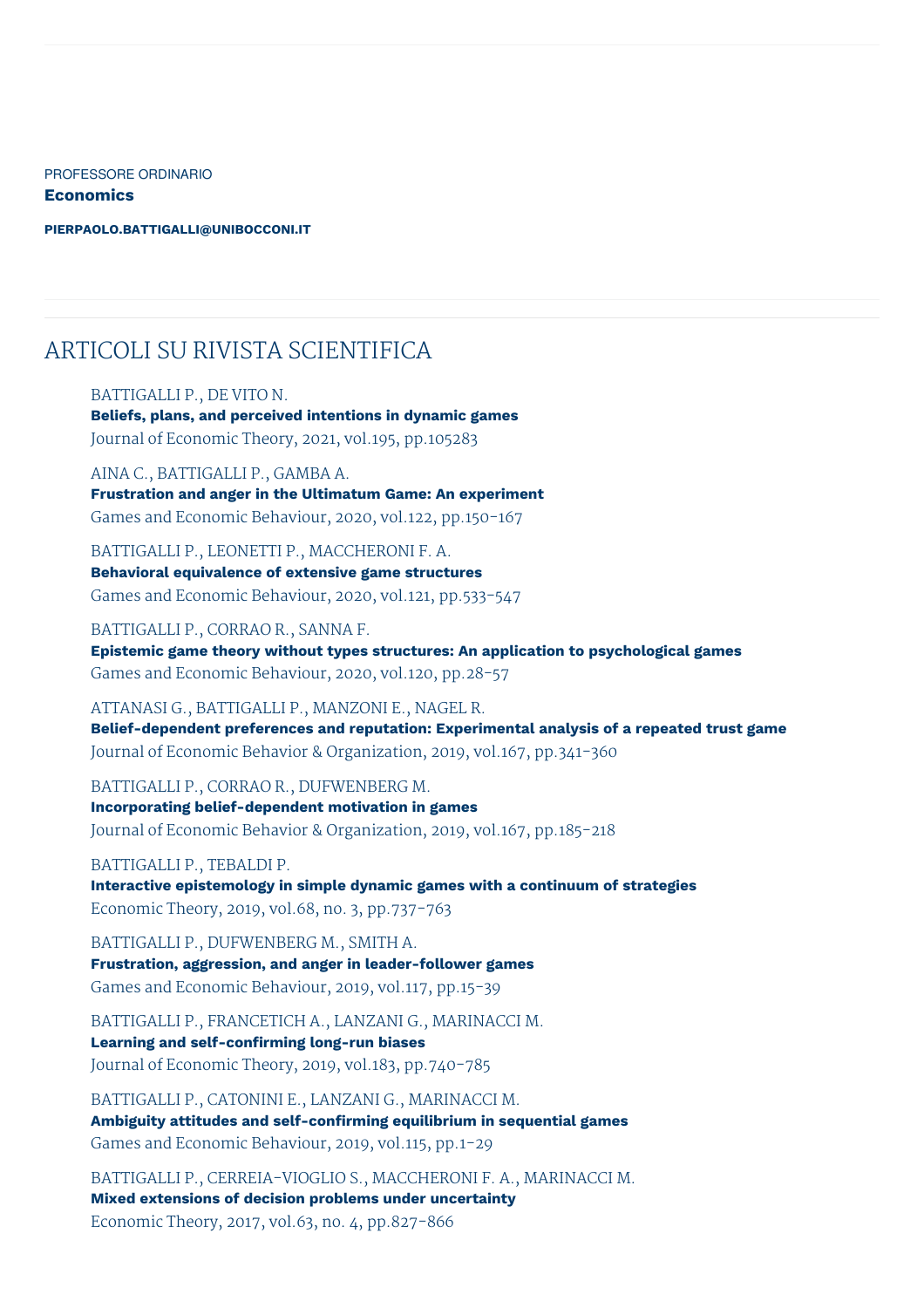SALVATO C., REUER J., BATTIGALLI P.

**Cooperation across disciplines: A multilevel perspective on cooperative behavior in governing interfirm relations**

Academy of Management Annals, 2017, vol.11, no. 2

BATTIGALLI P., CERREIA-VIOGLIO S., MACCHERONI F. A., MARINACCI M.

**Analysis of information feedback and selfconfirming equilibrium** Journal of Mathematical Economics, 2016, vol.66, pp.40-51

ATTANASI G., BATTIGALLI P., MANZONI E.

**Incomplete-Information Models of Guilt Aversion in the Trust Game** Management Science, 2016, vol.62, no. 3, pp.648-667

BATTIGALLI P., CERREIA-VIOGLIO S., MACCHERONI F. A., MARINACCI M.

**A Note on Comparative Ambiguity Aversion and Justifiability** Econometrica, 2016, vol.84, no. 5, pp.1903-1916

BATTIGALLI P., CERREIA-VIOGLIO S., MACCHERONI F. A., MARINACCI M. **Self-Confirming Equilibrium and Model Uncertainty**

American Economic Review, 2015, vol.105, no. 2, pp.646-677

BATTIGALLI P., CHARNESS G., DUFWENBERG M.

**Deception: The role of guilt**

Journal of Economic Behavior & Organization, 2013, vol.93, pp.227-232

#### BATTIGALLI P., PRESTIPINO A.

**Transparent Restrictions on Beliefs and Forward-Induction Reasoning in Games with Asymmetric Information**

The B.E. Journal of Theoretical Economics, 2013, vol.13, no. 1, pp.79-130

#### BATTIGALLI P., DI TILLIO A., GRILLO E., PENTA A.

**Interactive Epistemology and Solution Concepts for Games with Asymmetric Information** The B.E. Journal of Theoretical Economics, 2011, vol.11, no. 1

### BATTIGALLI P., DUFWENBERG M.

**Dynamic psychological games** Journal of Economic Theory, 2009, vol.144, no. 1, pp.1-35

BATTIGALLI P., MAGGI G. **Costly Contracting in a Long-Term Relationship**

The RAND Journal of Economics, 2008, vol.39, no. 2, pp.352-377

BATTIGALLI P., SINISCALCHI M.

**Interactive epistemology in games with payoff uncertainty** Research in Economics, 2007, vol.61, no. 4, pp.165-184

BATTIGALLI P., FUMAGALLI C., POLO M. **Buyer power and quality improvements** Research in Economics, 2007, vol.61, no. 2, pp.45-61

BATTIGALLI P., DUFWENBERG M.

## **Guilt in Games**

American Economic Review, 2007, vol.97, pp.170-176

### BATTIGALLI P.

**Rationalization In Signaling Games: Theory And Applications** International Game Theory Review, 2006, vol.08, no. 01, pp.67-93

BATTIGALLI P., SINISCALCHI M. **Rationalizable bidding in first-price auctions** Games and Economic Behaviour, 2003, vol.45, no. 1, pp.38-72